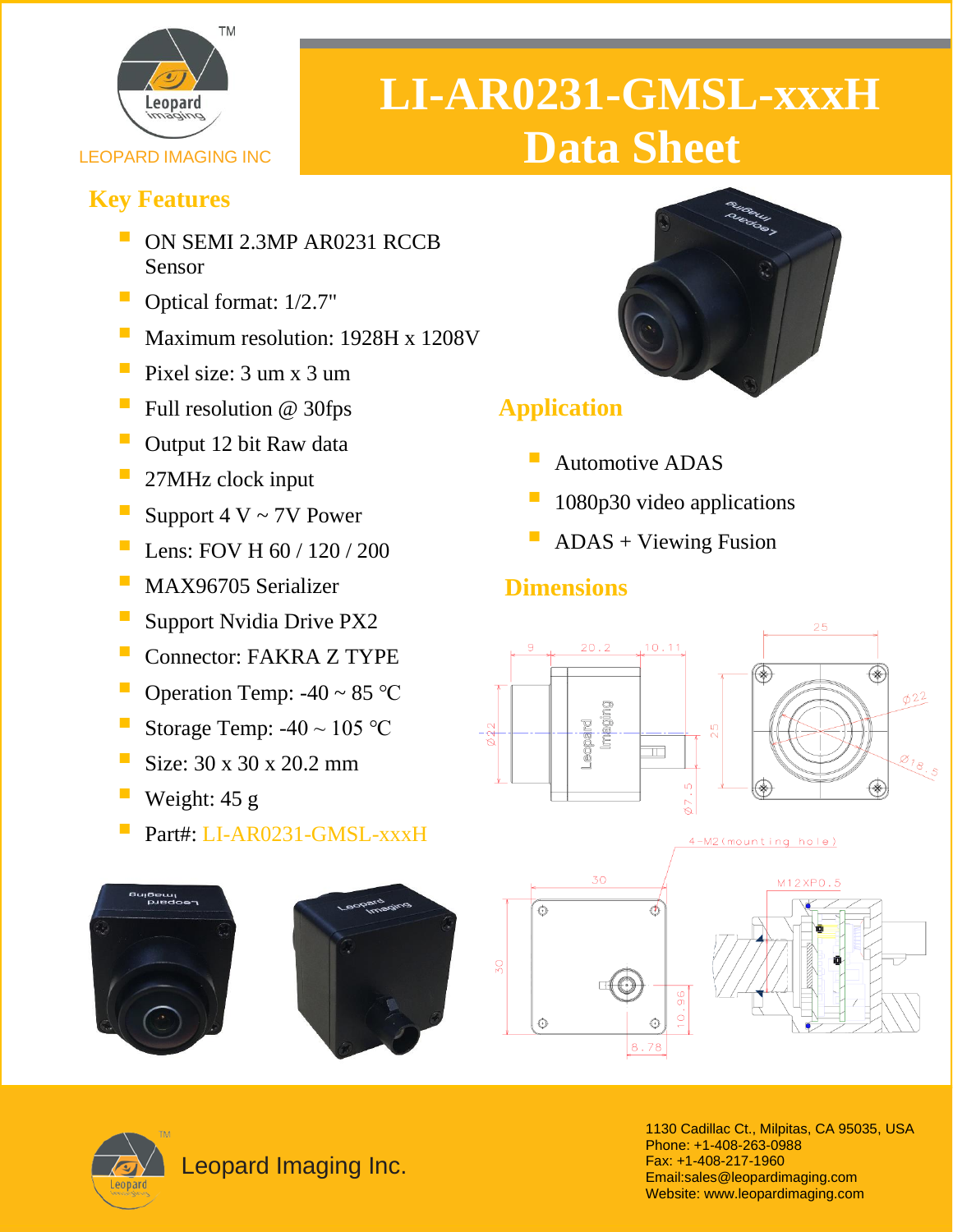#### **BOM**

| #              | Name          | <b>SPEC</b>                                 | QTY/SET        |
|----------------|---------------|---------------------------------------------|----------------|
| 1              | Lens          | M <sub>12</sub> lens                        |                |
| 2              | Screw         | M2 <sup>*8</sup> cross flat head black ZINC | 4              |
| $\overline{3}$ | Shell 2       | AL6061-T6 BLACK Anodizing                   |                |
| $\overline{4}$ | Sealing ring  | Silicon rubber, White                       |                |
| 5              | LI-AR0231-CAM | AR0231 sensor board                         |                |
| 6              | Copper pillar | $M2*5+3$                                    | $\overline{2}$ |
| $\tau$         | LI-GMSL-FKR   | <b>GMSL</b> board                           |                |
| 8              | $O$ ring      | $6.5*1.5$ Silicon rubber Red                |                |
| 9              | Screw         | M2 <sup>*4</sup> cross pan head black ZINC  | $\overline{2}$ |
| 10             | Shell 1       | AL6061-T6 BLACK Anodizing                   |                |





1130 Cadillac Ct., Milpitas, CA 95035, USA Phone: +1-408-263-0988 Fax: +1-408-217-1960 Email:sales@leopardimaging.com Website: www.leopardimaging.com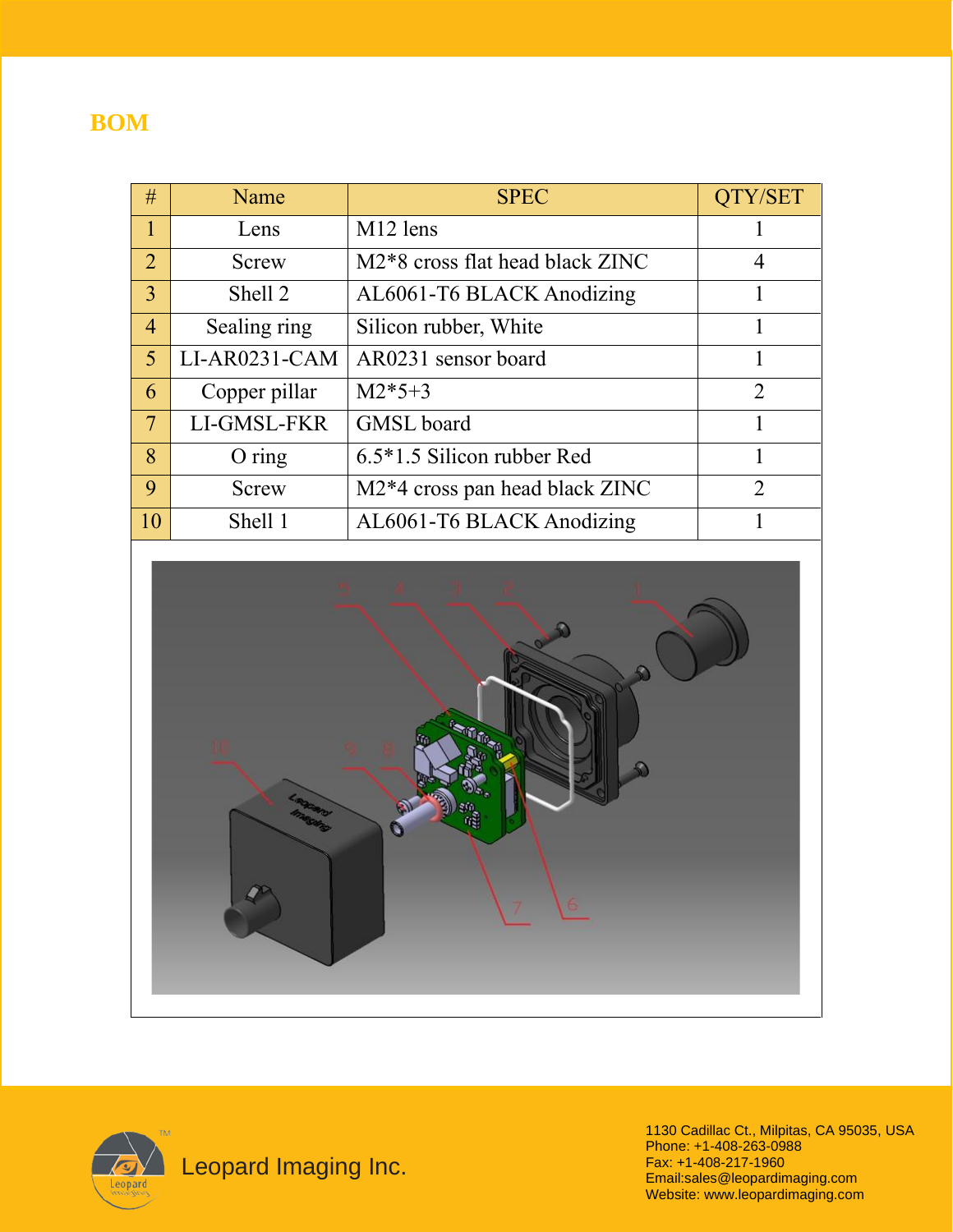#### **Camera boards Dimensions**















1130 Cadillac Ct., Milpitas, CA 95035, USA Phone: +1-408-263-0988 Fax: +1-408-217-1960 Email:sales@leopardimaging.com Website: www.leopardimaging.com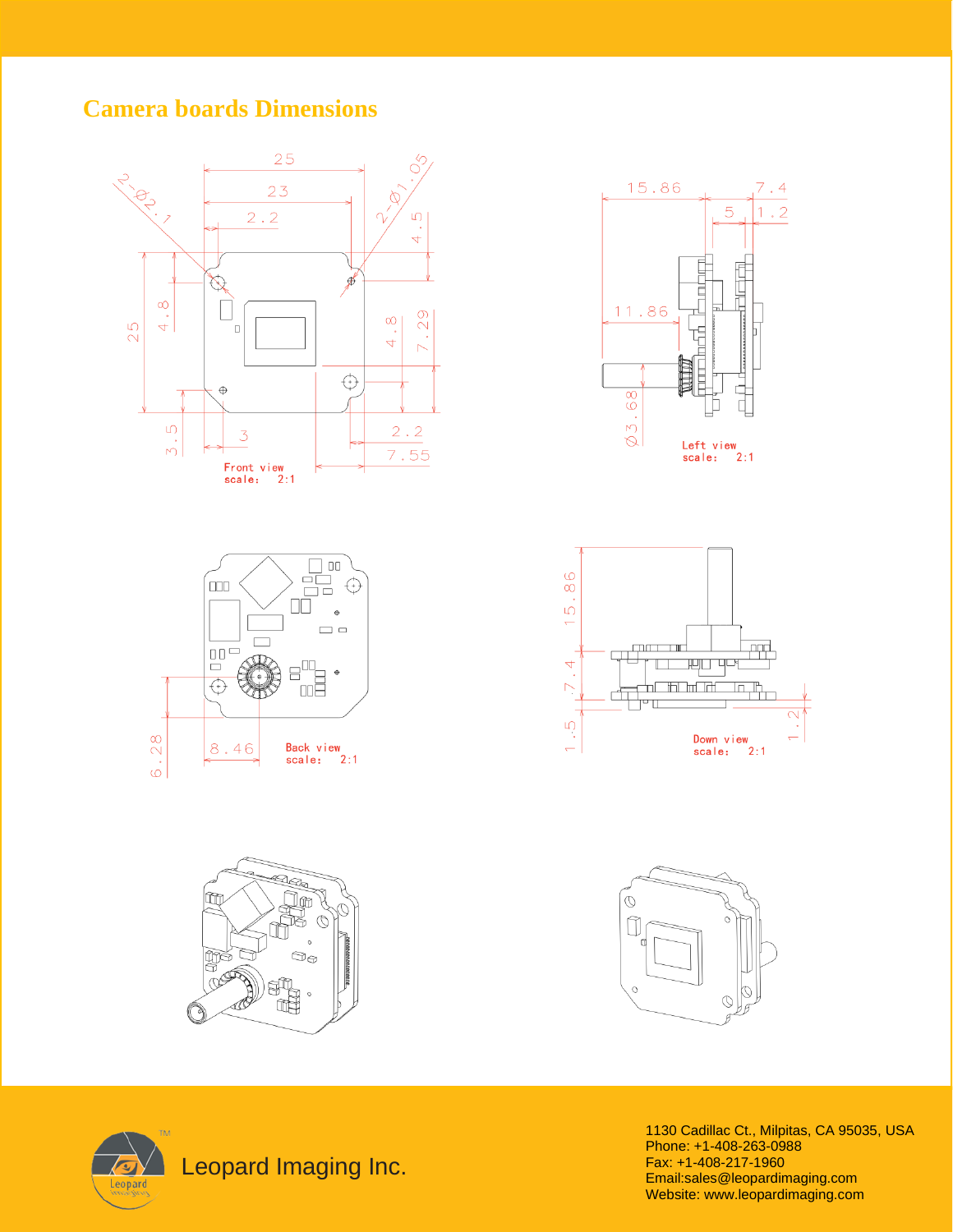#### **Cable Connector**

- Housing Connector-FAKRA Z Type
- Cable length: 3 meters Support single Coax Cable transmit up to 15 meters
- Cable Part#: FAK-SMZSMZ-3M
- FAKRA type connectors





 $\sum_{\text{Leopard}}$  Leopard Imaging Inc.

1130 Cadillac Ct., Milpitas, CA 95035, USA Phone: +1-408-263-0988 Fax: +1-408-217-1960 Email: sales@leopardimaging.com Website: www.leopardimaging.com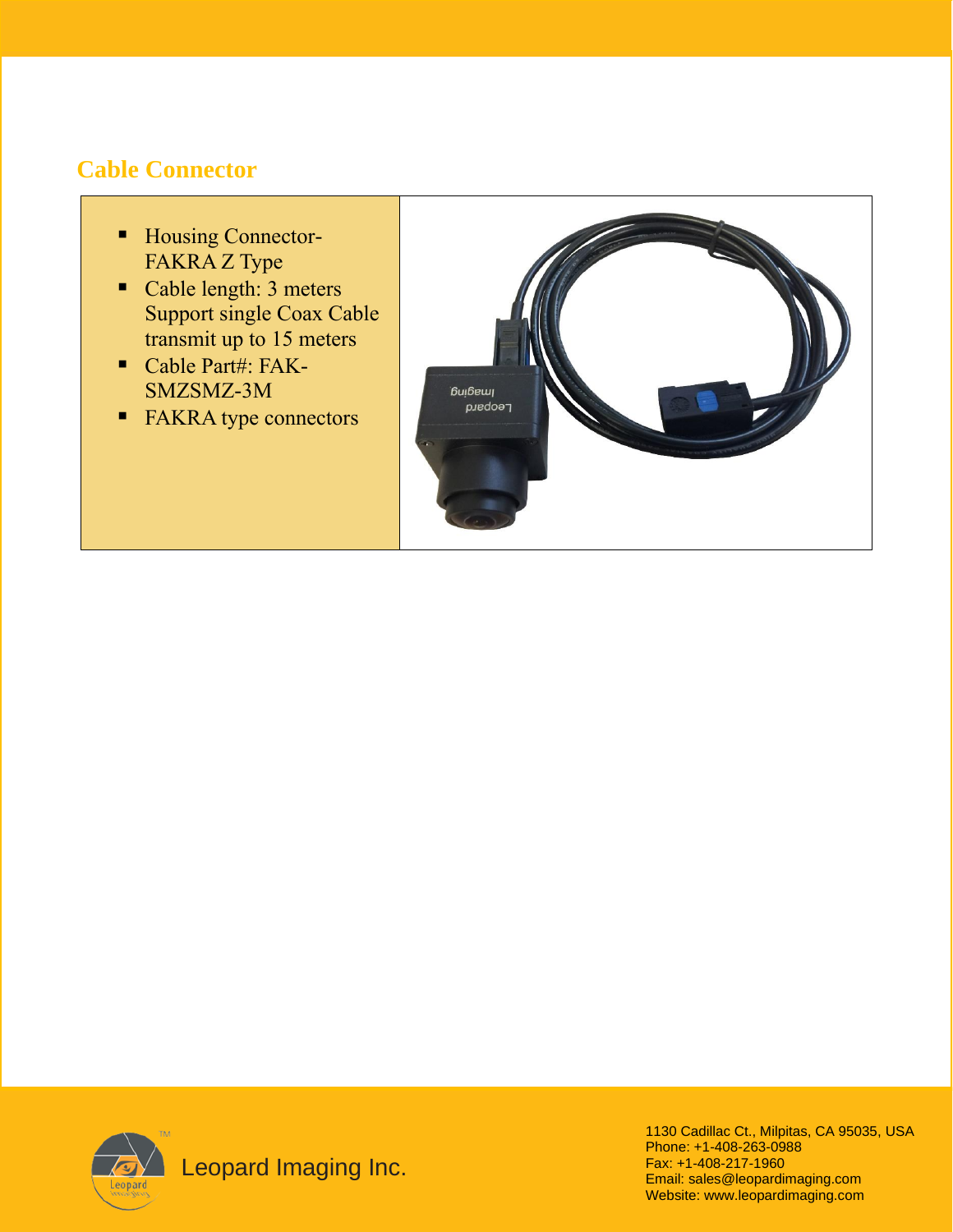### **Ordering Information**

#### **Part#**: **LI-AR0231-GMSL-xxxH**

Note:

Sensor Revision 7: RCCB

 xxxH - 060H: FOV H 60° 120H: FOV H 120° 200H: FOV H 200°

| LI-AR0231-GMSL-060H  | LI-AR0231-GMSL-120H         | LI-AR0231-GMSL-200H                   |  |
|----------------------|-----------------------------|---------------------------------------|--|
| Y.<br>I coopered.    | Y.<br>Leopard.<br>Irriacino | $\lambda_{\mu}$<br>Leopard<br>Imaging |  |
| Lens: M127B0618W     | Lens: M128B02820WM12R1      | Lens: F13B0108WM12R1                  |  |
|                      |                             |                                       |  |
| Lens EFL: 6.0 mm     | Lens EFL: 2.8 mm            | Lens EFL: 1.08 mm                     |  |
| FOV(D): $74.5^\circ$ | FOV(D): $148^\circ$         | FOV(D): $200^\circ$                   |  |
| FOV $(H)$ : 60.6°    | FOV $(H)$ : 122°            | FOV $(H)$ : 200°                      |  |
| FOV(V): $36.1^\circ$ | FOV(V): $74^{\circ}$        | FOV(V): $200^\circ$                   |  |



1130 Cadillac Ct., Milpitas, CA 95035,USA Phone: +1-408-263-0988 Fax: +1-408-217-1960 Email: sales@leopardimaging.com Website: www.leopardimaging.com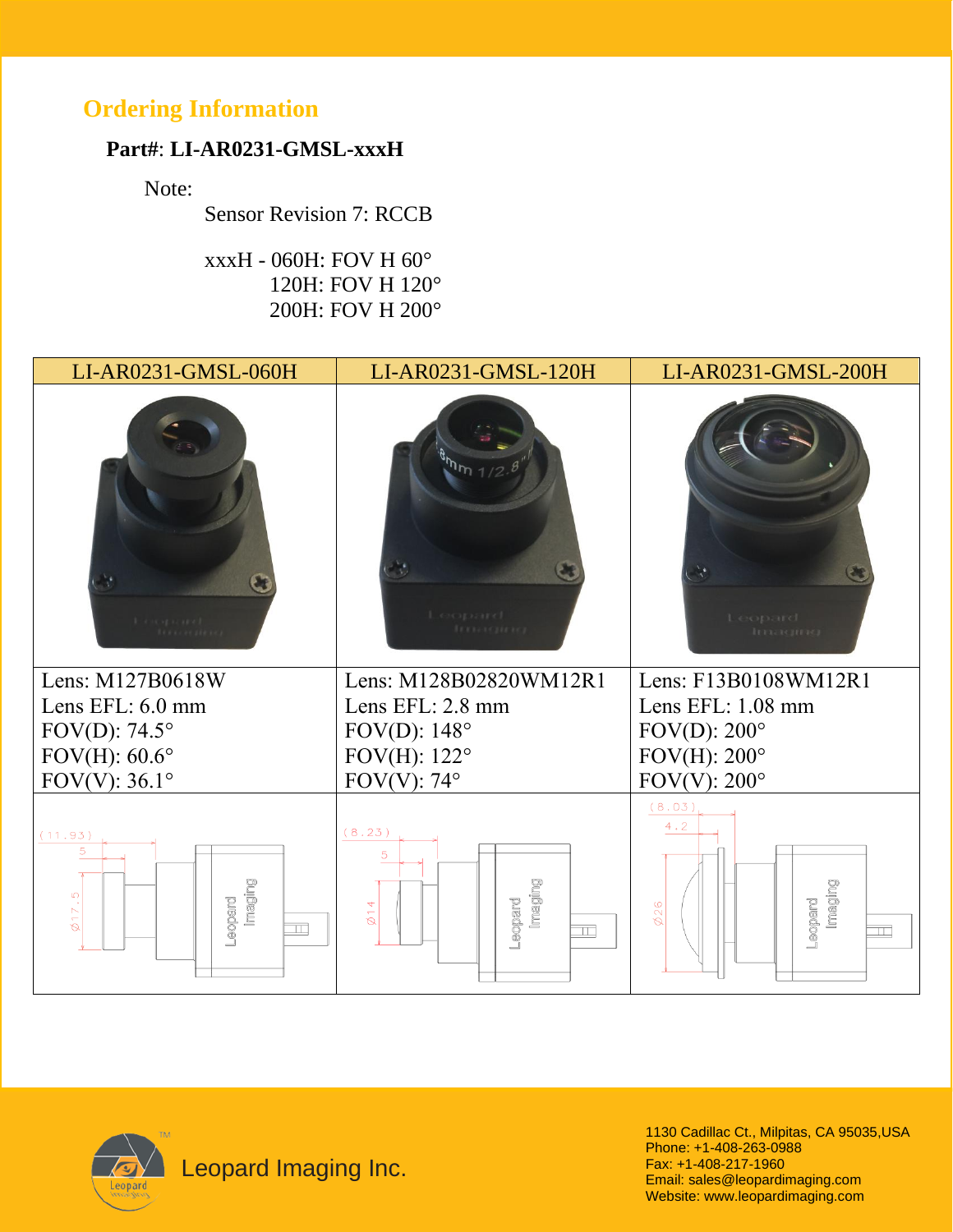## **LI-USB30-AR0231-GMSL-xxxH**

#### **LI-TESTER-NV LI-USB30-CNTL**







**Front View Side View Side View Back View** 

 LI-AR0231-GMSL can connect to USB 3.0 EVA module as a USB 3.0 camera. Part#: LI-USB30-AR0231-GMSL-xxxH

### **Key Features**

- **USB 3.0 Super Speed support**
- RAW data output without compression
- **UVC** compliance
- **Provide customization services**
- $\blacksquare$  USB +5VDC powered device
- Weight: 86 g
- **E** Single Coax Cable transmit up to 15 meter PoC(Power over Cable)
- **E** Support 1928x1256@30fps
- **P** Power consumption: 350 mA at 5 VDC

#### **SDK Supported**

- Camera Tool Source Code in C#
- Capture & Display
- Save file as BMP & RAW format





Leopard Imaging Inc.

1130 Cadillac Ct., Milpitas, CA 95035,USA Phone: +1-408-263-0988 Fax: +1-408-217-1960 Email:sales@leopardimaging.com Website: www.leopardimaging.com